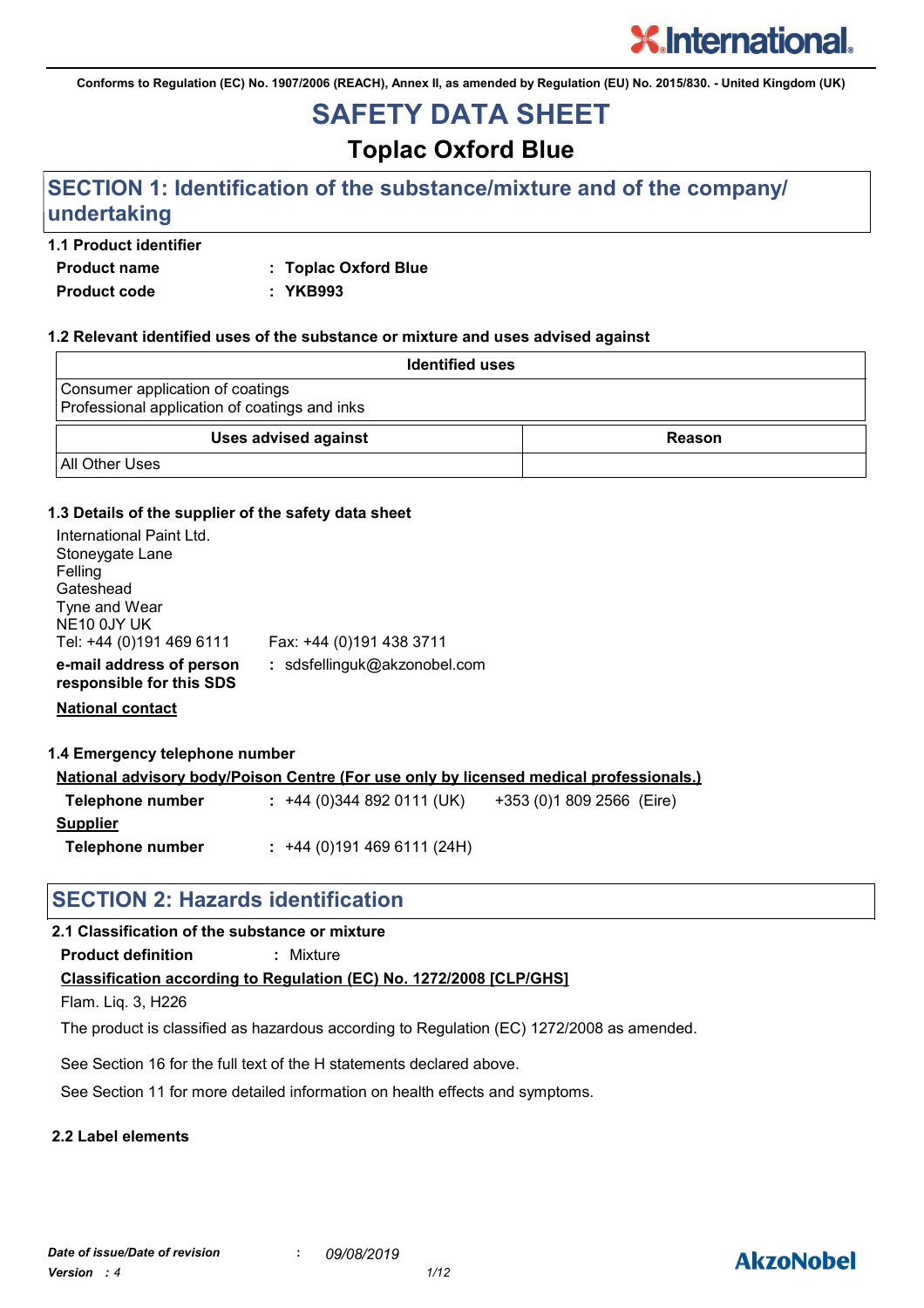# **SECTION 2: Hazards identification**



| Signal word                                                                                                                                              | $:$ Warning                                                                                                                                              |
|----------------------------------------------------------------------------------------------------------------------------------------------------------|----------------------------------------------------------------------------------------------------------------------------------------------------------|
| <b>Hazard statements</b>                                                                                                                                 | : Flammable liquid and vapour.                                                                                                                           |
| <b>Precautionary statements</b>                                                                                                                          |                                                                                                                                                          |
| General                                                                                                                                                  | : Read label before use. Keep out of reach of children. If medical advice is needed,<br>have product container or label at hand.                         |
| <b>Prevention</b>                                                                                                                                        | : Wear protective gloves. Wear eye or face protection. Keep away from heat, hot<br>surfaces, sparks, open flames and other ignition sources. No smoking. |
| <b>Response</b>                                                                                                                                          | : IF ON SKIN (or hair): Take off immediately all contaminated clothing. Rinse skin<br>with water or shower.                                              |
| <b>Storage</b>                                                                                                                                           | $:$ Keep cool.                                                                                                                                           |
| <b>Disposal</b>                                                                                                                                          | Dispose of contents and container in accordance with all local, regional, national<br>and international regulations.                                     |
| <b>Supplemental label</b><br>elements                                                                                                                    | : Contains 2-butanone oxime. May produce an allergic reaction. Repeated exposure<br>may cause skin dryness or cracking.                                  |
|                                                                                                                                                          | Wear appropriate respirator when ventilation is inadequate.                                                                                              |
| <b>Annex XVII - Restrictions</b><br>on the manufacture,<br>placing on the market and<br>use of certain dangerous<br>substances, mixtures and<br>articles | : Not applicable.                                                                                                                                        |

**Other hazards which do : not result in classification** : None known. **2.3 Other hazards**

# **SECTION 3: Composition/information on ingredients**

**3.2 Mixtures :** Mixture

| <b>Product/ingredient</b><br>name          | <b>Identifiers</b>                                                                      | $%$ by<br>weight | <b>Classification</b><br><b>Regulation (EC) No.</b><br>1272/2008 [CLP]          | <b>Nota</b><br>(s) | <b>Type</b> |
|--------------------------------------------|-----------------------------------------------------------------------------------------|------------------|---------------------------------------------------------------------------------|--------------------|-------------|
| Naphtha (petroleum),<br>hydrotreated heavy | REACH#:<br>l01-2119486659-16<br>EC: 265-150-3<br>CAS: 64742-48-9<br>Index: 649-327-00-6 | ≥25 - ≤50        | Asp. Tox. 1, H304<br>EUH066                                                     | P                  | [1] [2]     |
| 2-butanone oxime                           | REACH #:<br>l01-2119539477-28<br>EC: 202-496-6<br>CAS: 96-29-7<br>Index: 616-014-00-0   | ≤0.3             | Acute Tox. 4, H312<br>Eye Dam. 1, H318<br>Skin Sens. 1, H317<br>Carc. 2, H351   |                    | $[1]$       |
|                                            |                                                                                         |                  | See Section 16 for the<br>l full text of the H<br>statements declared<br>above. |                    |             |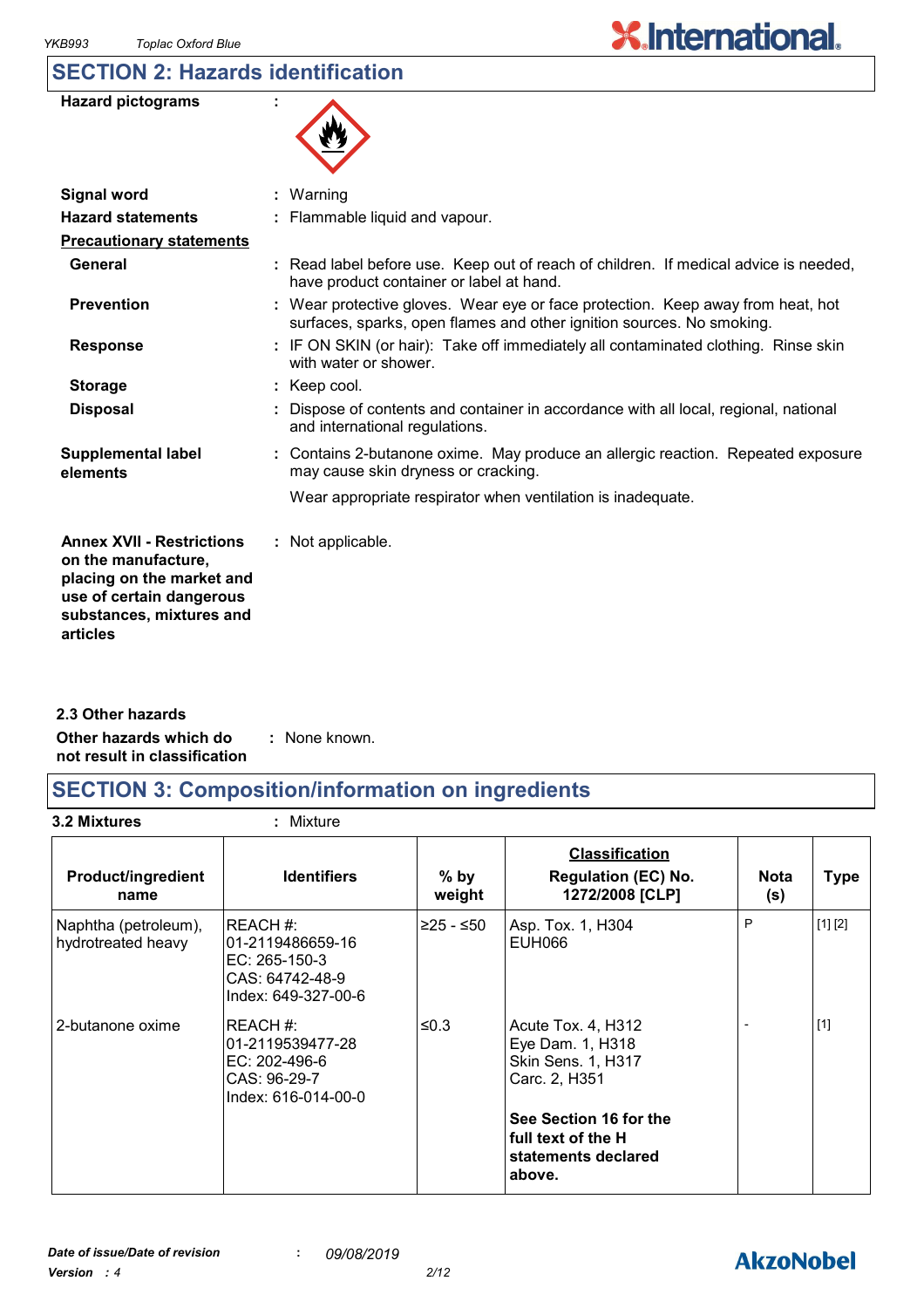# **SECTION 3: Composition/information on ingredients**

There are no additional ingredients present which, within the current knowledge of the supplier and in the concentrations applicable, are classified as hazardous to health or the environment, are PBTs or vPvBs or have been assigned a workplace exposure limit and hence require reporting in this section.

**X.International.** 

#### **Type**

[1] Substance classified with a health or environmental hazard

- [2] Substance with a workplace exposure limit
- [3] Substance meets the criteria for PBT according to Regulation (EC) No. 1907/2006, Annex XIII
- [4] Substance meets the criteria for vPvB according to Regulation (EC) No. 1907/2006, Annex XIII

[5] Substance of equivalent concern

Occupational exposure limits, if available, are listed in Section 8.

# **SECTION 4: First aid measures**

#### **4.1 Description of first aid measures**

| General                           | : In all cases of doubt, or when symptoms persist, seek medical attention. Never give<br>anything by mouth to an unconscious person. If unconscious, place in recovery<br>position and seek medical advice.                    |
|-----------------------------------|--------------------------------------------------------------------------------------------------------------------------------------------------------------------------------------------------------------------------------|
| Eye contact                       | : Remove contact lenses, irrigate copiously with clean, fresh water, holding the<br>eyelids apart for at least 10 minutes and seek immediate medical advice.                                                                   |
| <b>Inhalation</b>                 | : Remove to fresh air. Keep person warm and at rest. If not breathing, if breathing is<br>irregular or if respiratory arrest occurs, provide artificial respiration or oxygen by<br>trained personnel. Seek medical attention. |
| <b>Skin contact</b>               | : Remove contaminated clothing and shoes. Wash skin thoroughly with soap and<br>water or use recognised skin cleanser. Seek medical attention if irritation persists.<br>Do NOT use solvents or thinners.                      |
| Ingestion                         | : If swallowed, seek medical advice immediately and show the container or label.<br>Keep person warm and at rest. Do NOT induce vomiting.                                                                                      |
| <b>Protection of first-aiders</b> | : No action shall be taken involving any personal risk or without suitable training. It<br>may be dangerous to the person providing aid to give mouth-to-mouth resuscitation.                                                  |

### **4.2 Most important symptoms and effects, both acute and delayed**

| <b>Potential acute health effects</b> |                                                                                                                                                                          |
|---------------------------------------|--------------------------------------------------------------------------------------------------------------------------------------------------------------------------|
| Eye contact                           | : No known significant effects or critical hazards.                                                                                                                      |
| <b>Inhalation</b>                     | : Exposure to decomposition products may cause a health hazard. Serious effects<br>may be delayed following exposure.                                                    |
| <b>Skin contact</b>                   | : Defatting to the skin. May cause skin dryness and irritation.                                                                                                          |
| Ingestion                             | : No known significant effects or critical hazards.                                                                                                                      |
| Over-exposure signs/symptoms          |                                                                                                                                                                          |
| Eye contact                           | : No specific data.                                                                                                                                                      |
| <b>Inhalation</b>                     | : Adverse symptoms may include the following:<br>headache<br>drowsiness/fatigue<br>dizziness/vertigo<br>muscle weakness<br>unconsciousness                               |
| <b>Skin contact</b>                   | : Adverse symptoms may include the following:<br>irritation<br>dryness<br>cracking                                                                                       |
| Ingestion                             | : No specific data.                                                                                                                                                      |
|                                       | 4.3 Indication of any immediate medical attention and special treatment needed                                                                                           |
| Notes to physician                    | : In case of inhalation of decomposition products in a fire, symptoms may be delayed.<br>The exposed person may need to be kept under medical surveillance for 48 hours. |
| <b>Specific treatments</b>            | : No specific treatment.                                                                                                                                                 |



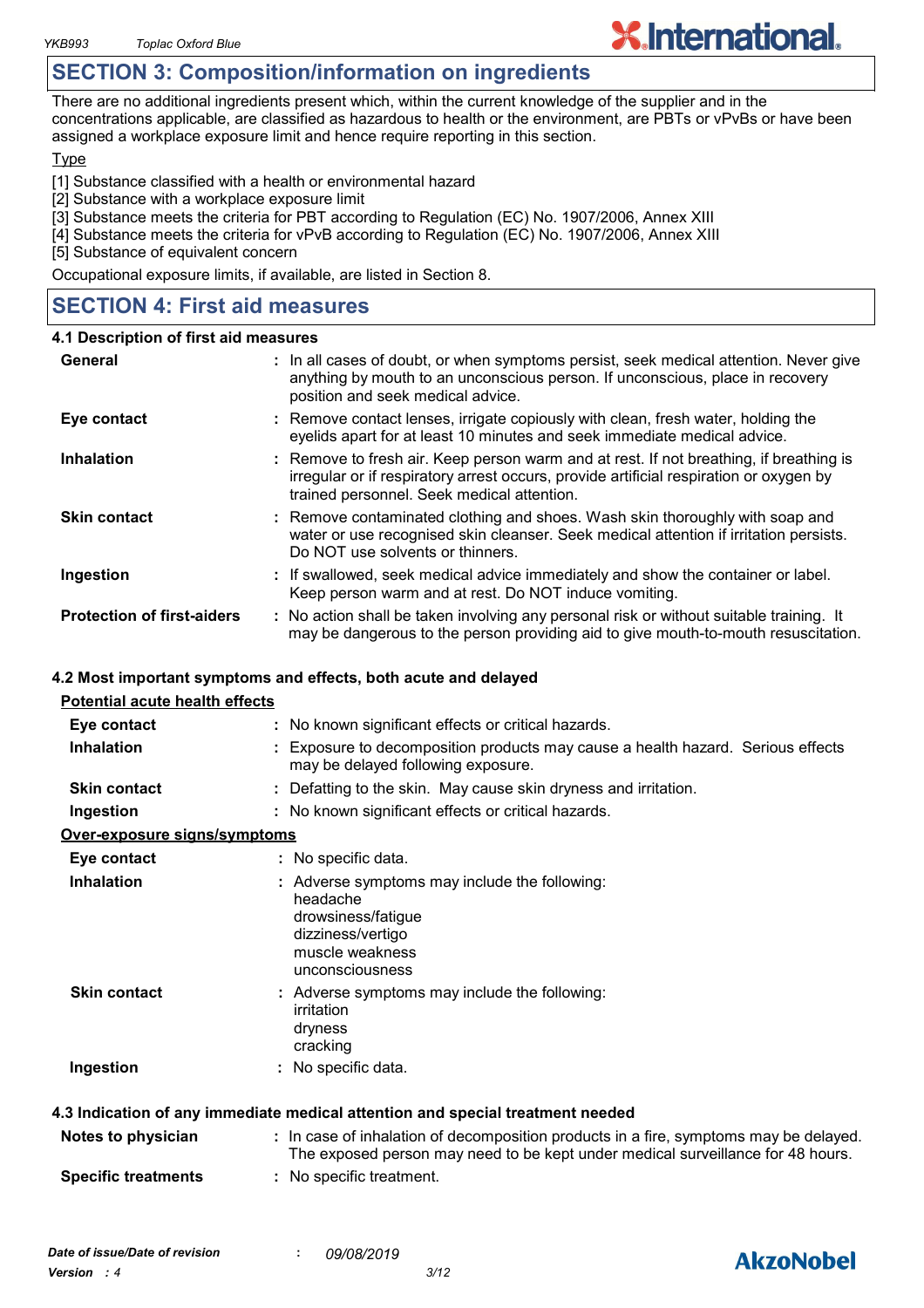# **SECTION 5: Firefighting measures**

| 5.1 Extinguishing media<br><b>Suitable extinguishing</b><br>media | : Use dry chemical, $CO2$ , water spray (fog) or foam.                                                                                                                                                                                                                                                                                                                |
|-------------------------------------------------------------------|-----------------------------------------------------------------------------------------------------------------------------------------------------------------------------------------------------------------------------------------------------------------------------------------------------------------------------------------------------------------------|
| Unsuitable extinguishing<br>media                                 | : Do not use water jet.                                                                                                                                                                                                                                                                                                                                               |
|                                                                   | 5.2 Special hazards arising from the substance or mixture                                                                                                                                                                                                                                                                                                             |
| <b>Hazards from the</b><br>substance or mixture                   | : Flammable liquid and vapour. In a fire or if heated, a pressure increase will occur<br>and the container may burst, with the risk of a subsequent explosion. Runoff to<br>sewer may create fire or explosion hazard.                                                                                                                                                |
| <b>Hazardous thermal</b><br>decomposition products                | : Decomposition products may include the following materials:<br>carbon dioxide<br>carbon monoxide<br>nitrogen oxides<br>halogenated compounds<br>metal oxide/oxides                                                                                                                                                                                                  |
| 5.3 Advice for firefighters                                       |                                                                                                                                                                                                                                                                                                                                                                       |
| <b>Special protective actions</b><br>for fire-fighters            | : Promptly isolate the scene by removing all persons from the vicinity of the incident if<br>there is a fire. No action shall be taken involving any personal risk or without<br>suitable training. Move containers from fire area if this can be done without risk.<br>Use water spray to keep fire-exposed containers cool.                                         |
| <b>Special protective</b><br>equipment for fire-fighters          | : Fire-fighters should wear appropriate protective equipment and self-contained<br>breathing apparatus (SCBA) with a full face-piece operated in positive pressure<br>mode. Clothing for fire-fighters (including helmets, protective boots and gloves)<br>conforming to European standard EN 469 will provide a basic level of protection for<br>chemical incidents. |

# **SECTION 6: Accidental release measures**

# **6.1 Personal precautions, protective equipment and emergency procedures**

| For non-emergency<br>personnel                           | inadequate. Put on appropriate personal protective equipment. | : No action shall be taken involving any personal risk or without suitable training.<br>Evacuate surrounding areas. Keep unnecessary and unprotected personnel from<br>entering. Do not touch or walk through spilt material. Shut off all ignition sources.<br>No flares, smoking or flames in hazard area. Avoid breathing vapour or mist.<br>Provide adequate ventilation. Wear appropriate respirator when ventilation is                                                                                                                                                                                       |
|----------------------------------------------------------|---------------------------------------------------------------|---------------------------------------------------------------------------------------------------------------------------------------------------------------------------------------------------------------------------------------------------------------------------------------------------------------------------------------------------------------------------------------------------------------------------------------------------------------------------------------------------------------------------------------------------------------------------------------------------------------------|
| For emergency responders :                               | information in "For non-emergency personnel".                 | If specialised clothing is required to deal with the spillage, take note of any<br>information in Section 8 on suitable and unsuitable materials. See also the                                                                                                                                                                                                                                                                                                                                                                                                                                                      |
| <b>6.2 Environmental</b><br>precautions                  | pollution (sewers, waterways, soil or air).                   | : Avoid dispersal of spilt material and runoff and contact with soil, waterways, drains<br>and sewers. Inform the relevant authorities if the product has caused environmental                                                                                                                                                                                                                                                                                                                                                                                                                                      |
| 6.3 Methods and material for containment and cleaning up |                                                               |                                                                                                                                                                                                                                                                                                                                                                                                                                                                                                                                                                                                                     |
| <b>Small spill</b>                                       | contractor.                                                   | : Stop leak if without risk. Move containers from spill area. Use spark-proof tools and<br>explosion-proof equipment. Dilute with water and mop up if water-soluble.<br>Alternatively, or if water-insoluble, absorb with an inert dry material and place in an<br>appropriate waste disposal container. Dispose of via a licensed waste disposal                                                                                                                                                                                                                                                                   |
| Large spill                                              | same hazard as the spilt product.                             | Stop leak if without risk. Move containers from spill area. Use spark-proof tools and<br>explosion-proof equipment. Approach the release from upwind. Prevent entry into<br>sewers, water courses, basements or confined areas. Wash spillages into an<br>effluent treatment plant or proceed as follows. Contain and collect spillage with non-<br>combustible, absorbent material e.g. sand, earth, vermiculite or diatomaceous earth<br>and place in container for disposal according to local regulations. Dispose of via a<br>licensed waste disposal contractor. Contaminated absorbent material may pose the |
| Date of issue/Date of revision                           | 09/08/2019                                                    | AkzoNobel                                                                                                                                                                                                                                                                                                                                                                                                                                                                                                                                                                                                           |
|                                                          |                                                               |                                                                                                                                                                                                                                                                                                                                                                                                                                                                                                                                                                                                                     |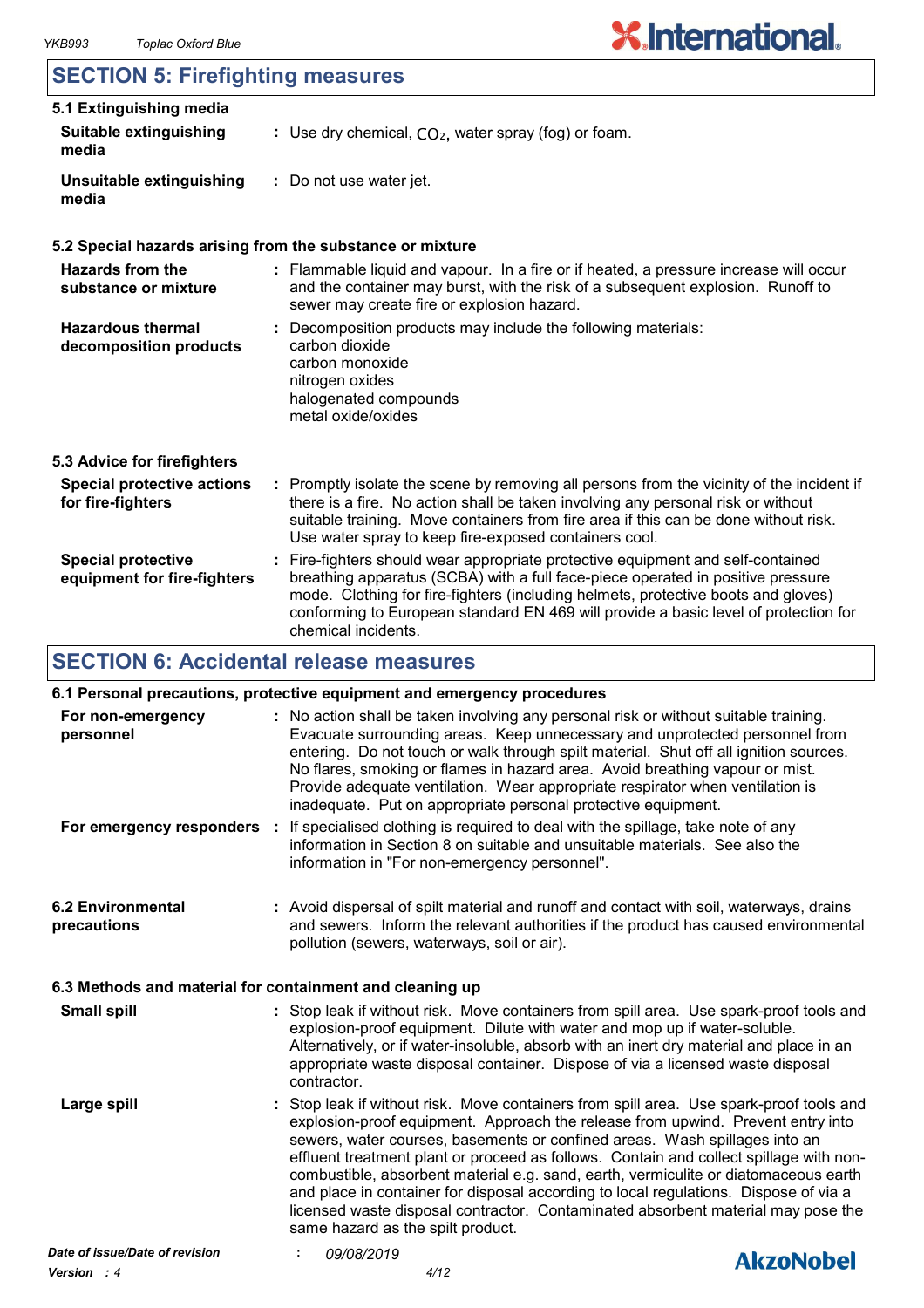# **SECTION 6: Accidental release measures**

| 6.4 Reference to other |  |
|------------------------|--|
| sections               |  |

See Section 1 for emergency contact information. **:** See Section 8 for information on appropriate personal protective equipment. See Section 13 for additional waste treatment information.

# **SECTION 7: Handling and storage**

The information in this section contains generic advice and guidance. The list of Identified Uses in Section 1 should be consulted for any available use-specific information provided in the Exposure Scenario(s).

# **7.1 Precautions for safe handling**

| <b>Protective measures</b>                | : Put on appropriate personal protective equipment (see Section 8). Do not ingest.<br>Avoid contact with eyes, skin and clothing. Avoid breathing vapour or mist. Use<br>only with adequate ventilation. Wear appropriate respirator when ventilation is<br>inadequate. Do not enter storage areas and confined spaces unless adequately<br>ventilated. Keep in the original container or an approved alternative made from a<br>compatible material, kept tightly closed when not in use. Store and use away from<br>heat, sparks, open flame or any other ignition source. Use explosion-proof electrical<br>(ventilating, lighting and material handling) equipment. Use only non-sparking tools.<br>Take precautionary measures against electrostatic discharges. Empty containers<br>retain product residue and can be hazardous. Do not reuse container. |
|-------------------------------------------|----------------------------------------------------------------------------------------------------------------------------------------------------------------------------------------------------------------------------------------------------------------------------------------------------------------------------------------------------------------------------------------------------------------------------------------------------------------------------------------------------------------------------------------------------------------------------------------------------------------------------------------------------------------------------------------------------------------------------------------------------------------------------------------------------------------------------------------------------------------|
| Advice on general<br>occupational hygiene | : Eating, drinking and smoking should be prohibited in areas where this material is<br>handled, stored and processed. Workers should wash hands and face before<br>eating, drinking and smoking. Remove contaminated clothing and protective<br>equipment before entering eating areas. See also Section 8 for additional<br>information on hygiene measures.                                                                                                                                                                                                                                                                                                                                                                                                                                                                                                  |

### **7.2 Conditions for safe storage, including any incompatibilities**

Store in accordance with local regulations. Store in a segregated and approved area. Store in original container protected from direct sunlight in a dry, cool and well-ventilated area, away from incompatible materials (see Section 10) and food and drink. Eliminate all ignition sources. Vapours are heavier than air and may spread along floors. Separate from oxidizing materials. Keep container tightly closed and sealed until ready for use. Containers that have been opened must be carefully resealed and kept upright to prevent leakage. Do not store in unlabelled containers. Use appropriate containment to avoid environmental contamination.

| 7.3 Specific end use(s)    |                    |
|----------------------------|--------------------|
| <b>Recommendations</b>     | : Not available.   |
| Industrial sector specific | $:$ Not available. |
| solutions                  |                    |

# **SECTION 8: Exposure controls/personal protection**

The information in this section contains generic advice and guidance. Information is provided based on typical anticipated uses of the product. Additional measures might be required for bulk handling or other uses that could significantly increase worker exposure or environmental releases.

### **8.1 Control parameters**

### **Occupational exposure limits**

|                                             | <b>Product/ingredient name</b> |                                                                                                                                                                                                                                                                                                                                                                                                                                                                                                                                                                                                                                                                                                                                                                                                                                                                | <b>Exposure limit values</b> |
|---------------------------------------------|--------------------------------|----------------------------------------------------------------------------------------------------------------------------------------------------------------------------------------------------------------------------------------------------------------------------------------------------------------------------------------------------------------------------------------------------------------------------------------------------------------------------------------------------------------------------------------------------------------------------------------------------------------------------------------------------------------------------------------------------------------------------------------------------------------------------------------------------------------------------------------------------------------|------------------------------|
| Naphtha (petroleum), hydrotreated heavy     |                                | <b>EU OEL (Europe).</b><br>TWA: 1200 mg/m <sup>3</sup> 8 hours.<br>TWA: 197 ppm 8 hours.<br>If this product contains ingredients with exposure limits, personal, workplace<br>atmosphere or biological monitoring may be required to determine the effectiveness<br>of the ventilation or other control measures and/or the necessity to use respiratory<br>protective equipment. Reference should be made to monitoring standards, such as<br>the following: European Standard EN 689 (Workplace atmospheres - Guidance for<br>the assessment of exposure by inhalation to chemical agents for comparison with<br>limit values and measurement strategy) European Standard EN 14042 (Workplace<br>atmospheres - Guide for the application and use of procedures for the assessment<br>of exposure to chemical and biological agents) European Standard EN 482 |                              |
| <b>Recommended monitoring</b><br>procedures | ÷.                             |                                                                                                                                                                                                                                                                                                                                                                                                                                                                                                                                                                                                                                                                                                                                                                                                                                                                |                              |
| Date of issue/Date of revision              | 09/08/2019                     |                                                                                                                                                                                                                                                                                                                                                                                                                                                                                                                                                                                                                                                                                                                                                                                                                                                                |                              |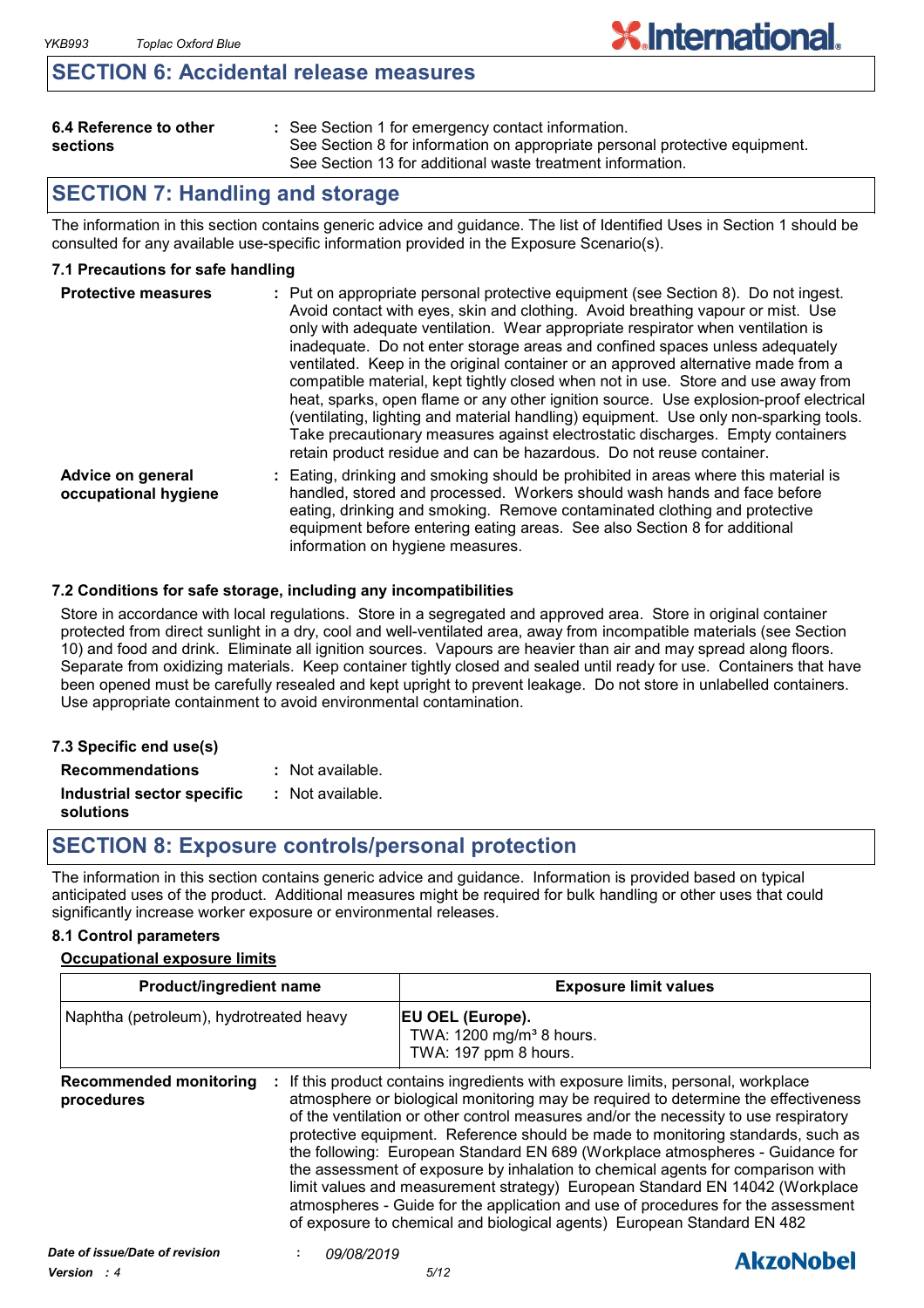# **SECTION 8: Exposure controls/personal protection**

(Workplace atmospheres - General requirements for the performance of procedures for the measurement of chemical agents) Reference to national guidance documents for methods for the determination of hazardous substances will also be required.

**X.International.** 

# **DNELs/DMELs**

No DNELs/DMELs available.

#### **PNECs**

No PNECs available

| 8.2 Exposure controls<br>Appropriate engineering<br>: Use only with adequate ventilation. Use process enclosures, local exhaust<br>ventilation or other engineering controls to keep worker exposure to airborne<br>controls<br>contaminants below any recommended or statutory limits. The engineering<br>controls also need to keep gas, vapour or dust concentrations below any lower<br>explosive limits. Use explosion-proof ventilation equipment.<br><b>Individual protection measures</b><br>: Wash hands, forearms and face thoroughly after handling chemical products,<br><b>Hygiene measures</b><br>before eating, smoking and using the lavatory and at the end of the working period.<br>Appropriate techniques should be used to remove potentially contaminated clothing.<br>Wash contaminated clothing before reusing. Ensure that eyewash stations and<br>safety showers are close to the workstation location.<br><b>Eye/face protection</b><br>: Safety eyewear complying with an approved standard should be used when a risk<br>assessment indicates this is necessary to avoid exposure to liquid splashes, mists,<br>gases or dusts. Use eye protection according to EN 166, designed to protect<br>against liquid splashes. If contact is possible, the following protection should be<br>worn, unless the assessment indicates a higher degree of protection: safety<br>glasses with side-shields.<br><b>Skin protection</b><br><b>Hand protection</b><br>: Use chemical resistant gloves classified under Standard EN 374: Protective gloves<br>against chemicals and micro-organisms. Recommended: Viton® or Nitrile<br>gloves. When prolonged or frequently repeated contact may occur, a glove with a<br>protection class of 6 (breakthrough time greater than 480 minutes according to EN<br>374) is recommended. When only brief contact is expected, a glove with a<br>protection class of 2 or higher (breakthrough time greater than 30 minutes<br>according to EN 374) is recommended. The user must check that the final choice<br>of type of glove selected for handling this product is the most appropriate and takes<br>into account the particular conditions of use, as included in the user's risk<br>assessment. NOTICE: The selection of a specific glove for a particular application<br>and duration of use in a workplace should also take into account all relevant<br>workplace factors such as, but not limited to: Other chemicals which may be<br>handled, physical requirements (cut/puncture protection, dexterity, thermal |  |
|-------------------------------------------------------------------------------------------------------------------------------------------------------------------------------------------------------------------------------------------------------------------------------------------------------------------------------------------------------------------------------------------------------------------------------------------------------------------------------------------------------------------------------------------------------------------------------------------------------------------------------------------------------------------------------------------------------------------------------------------------------------------------------------------------------------------------------------------------------------------------------------------------------------------------------------------------------------------------------------------------------------------------------------------------------------------------------------------------------------------------------------------------------------------------------------------------------------------------------------------------------------------------------------------------------------------------------------------------------------------------------------------------------------------------------------------------------------------------------------------------------------------------------------------------------------------------------------------------------------------------------------------------------------------------------------------------------------------------------------------------------------------------------------------------------------------------------------------------------------------------------------------------------------------------------------------------------------------------------------------------------------------------------------------------------------------------------------------------------------------------------------------------------------------------------------------------------------------------------------------------------------------------------------------------------------------------------------------------------------------------------------------------------------------------------------------------------------------------------------------------------------------------------------------------------------------------------------|--|
|                                                                                                                                                                                                                                                                                                                                                                                                                                                                                                                                                                                                                                                                                                                                                                                                                                                                                                                                                                                                                                                                                                                                                                                                                                                                                                                                                                                                                                                                                                                                                                                                                                                                                                                                                                                                                                                                                                                                                                                                                                                                                                                                                                                                                                                                                                                                                                                                                                                                                                                                                                                     |  |
|                                                                                                                                                                                                                                                                                                                                                                                                                                                                                                                                                                                                                                                                                                                                                                                                                                                                                                                                                                                                                                                                                                                                                                                                                                                                                                                                                                                                                                                                                                                                                                                                                                                                                                                                                                                                                                                                                                                                                                                                                                                                                                                                                                                                                                                                                                                                                                                                                                                                                                                                                                                     |  |
|                                                                                                                                                                                                                                                                                                                                                                                                                                                                                                                                                                                                                                                                                                                                                                                                                                                                                                                                                                                                                                                                                                                                                                                                                                                                                                                                                                                                                                                                                                                                                                                                                                                                                                                                                                                                                                                                                                                                                                                                                                                                                                                                                                                                                                                                                                                                                                                                                                                                                                                                                                                     |  |
|                                                                                                                                                                                                                                                                                                                                                                                                                                                                                                                                                                                                                                                                                                                                                                                                                                                                                                                                                                                                                                                                                                                                                                                                                                                                                                                                                                                                                                                                                                                                                                                                                                                                                                                                                                                                                                                                                                                                                                                                                                                                                                                                                                                                                                                                                                                                                                                                                                                                                                                                                                                     |  |
|                                                                                                                                                                                                                                                                                                                                                                                                                                                                                                                                                                                                                                                                                                                                                                                                                                                                                                                                                                                                                                                                                                                                                                                                                                                                                                                                                                                                                                                                                                                                                                                                                                                                                                                                                                                                                                                                                                                                                                                                                                                                                                                                                                                                                                                                                                                                                                                                                                                                                                                                                                                     |  |
| protection), potential body reactions to glove materials, as well as the instructions/<br>specifications provided by the glove supplier. Barrier creams may help to protect<br>the exposed areas of the skin but should not be applied once exposure has<br>occurred.                                                                                                                                                                                                                                                                                                                                                                                                                                                                                                                                                                                                                                                                                                                                                                                                                                                                                                                                                                                                                                                                                                                                                                                                                                                                                                                                                                                                                                                                                                                                                                                                                                                                                                                                                                                                                                                                                                                                                                                                                                                                                                                                                                                                                                                                                                               |  |
| <b>Body protection</b><br>: Personal protective equipment for the body should be selected based on the task<br>being performed and the risks involved and should be approved by a specialist<br>before handling this product. EN ISO 13688 When there is a risk of ignition from<br>static electricity, wear anti-static protective clothing. For the greatest protection<br>from static discharges, clothing should include anti-static overalls, boots and gloves.<br>Refer to European Standard EN 1149 for further information on material and design<br>requirements and test methods.                                                                                                                                                                                                                                                                                                                                                                                                                                                                                                                                                                                                                                                                                                                                                                                                                                                                                                                                                                                                                                                                                                                                                                                                                                                                                                                                                                                                                                                                                                                                                                                                                                                                                                                                                                                                                                                                                                                                                                                         |  |
| Other skin protection<br>: Appropriate footwear and any additional skin protection measures should be<br>selected based on the task being performed and the risks involved and should be<br>approved by a specialist before handling this product.                                                                                                                                                                                                                                                                                                                                                                                                                                                                                                                                                                                                                                                                                                                                                                                                                                                                                                                                                                                                                                                                                                                                                                                                                                                                                                                                                                                                                                                                                                                                                                                                                                                                                                                                                                                                                                                                                                                                                                                                                                                                                                                                                                                                                                                                                                                                  |  |
| : Use a properly fitted, air-purifying or air-fed respirator complying with an approved<br><b>Respiratory protection</b><br>standard if a risk assessment indicates this is necessary according to EN529.<br>Respirator selection must be based on known or anticipated exposure levels, the<br>hazards of the product and the safe working limits of the selected respirator.                                                                                                                                                                                                                                                                                                                                                                                                                                                                                                                                                                                                                                                                                                                                                                                                                                                                                                                                                                                                                                                                                                                                                                                                                                                                                                                                                                                                                                                                                                                                                                                                                                                                                                                                                                                                                                                                                                                                                                                                                                                                                                                                                                                                      |  |
| Date of issue/Date of revision<br>09/08/2019<br><b>AkzoNobel</b>                                                                                                                                                                                                                                                                                                                                                                                                                                                                                                                                                                                                                                                                                                                                                                                                                                                                                                                                                                                                                                                                                                                                                                                                                                                                                                                                                                                                                                                                                                                                                                                                                                                                                                                                                                                                                                                                                                                                                                                                                                                                                                                                                                                                                                                                                                                                                                                                                                                                                                                    |  |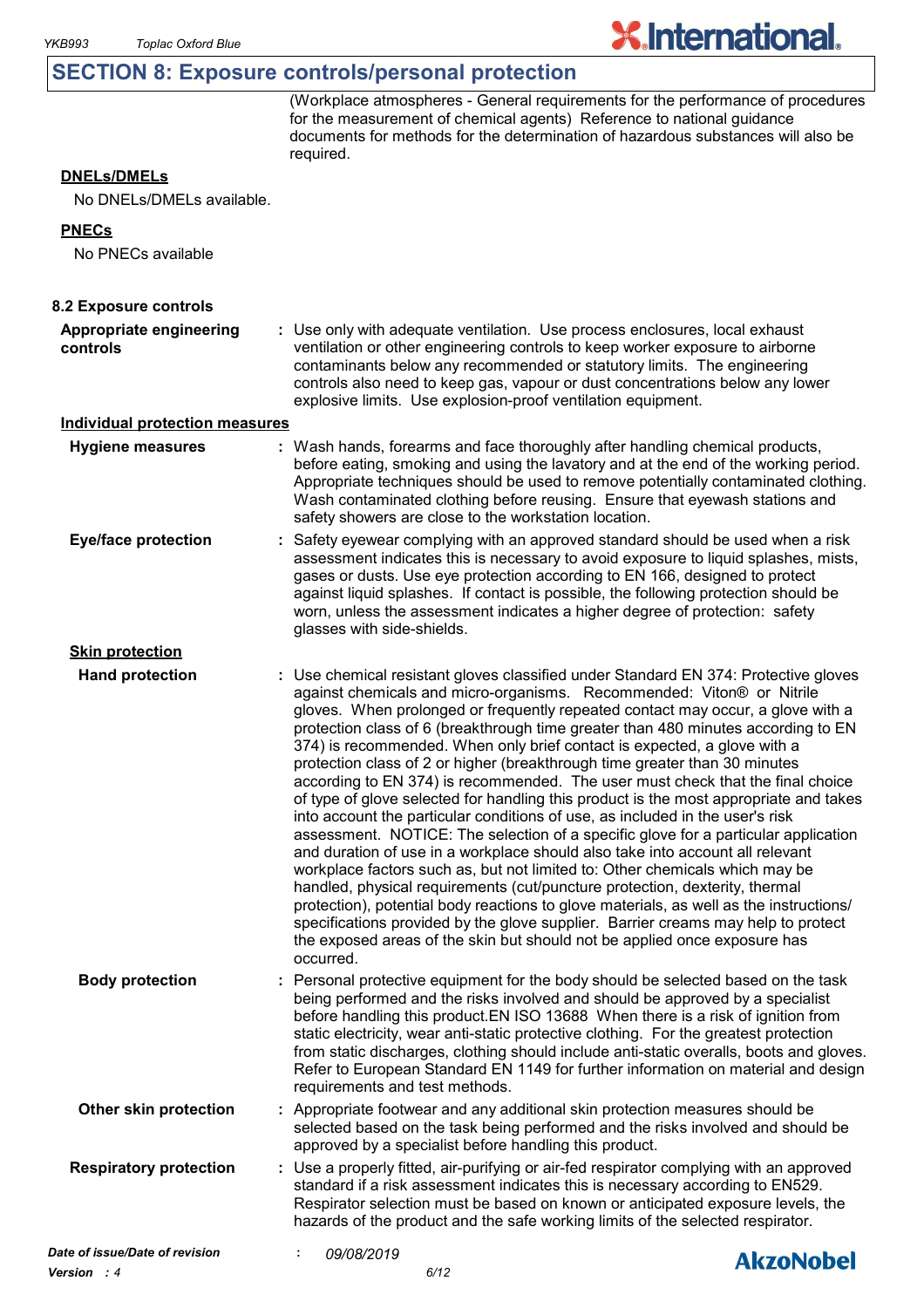# **SECTION 8: Exposure controls/personal protection**

| <b>Environmental exposure</b> |  |
|-------------------------------|--|
| controls                      |  |

**:** Emissions from ventilation or work process equipment should be checked to ensure they comply with the requirements of environmental protection legislation. In some cases, fume scrubbers, filters or engineering modifications to the process equipment will be necessary to reduce emissions to acceptable levels.

**X.International.** 

# **SECTION 9: Physical and chemical properties**

#### **9.1 Information on basic physical and chemical properties**

| <b>Appearance</b>                                                 |                                                                                                  |
|-------------------------------------------------------------------|--------------------------------------------------------------------------------------------------|
| <b>Physical state</b>                                             | $:$ Liquid.                                                                                      |
| Colour                                                            | $:$ Blue.                                                                                        |
| Odour                                                             | : Solvent.                                                                                       |
| <b>Odour threshold</b>                                            | : Not available.                                                                                 |
| рH                                                                | : Not applicable.                                                                                |
| <b>Melting point/freezing point</b>                               | $:$ Not available.                                                                               |
| Initial boiling point and<br>boiling range                        | : Lowest known value: 155 to 217°C (311 to 422.6°F)(Naphtha (petroleum),<br>hydrotreated heavy). |
| <b>Flash point</b>                                                | : Closed cup: $42^{\circ}$ C                                                                     |
| <b>Evaporation rate</b>                                           | $:$ Not available.                                                                               |
| <b>Flammability (solid, gas)</b>                                  | : Not available.                                                                                 |
| Upper/lower flammability or<br>explosive limits                   | : Greatest known range: Lower: 1.4% Upper: 7.6% (Naphtha (petroleum),<br>hydrotreated heavy)     |
| Vapour pressure                                                   | : Not available.                                                                                 |
| <b>Vapour density</b>                                             | $:$ Not available.                                                                               |
| <b>Relative density</b>                                           | : 0.97                                                                                           |
| Solubility(ies)                                                   | : Insoluble in the following materials: cold water.                                              |
| <b>Partition coefficient: n-octanol/: Not available.</b><br>water |                                                                                                  |
| <b>Auto-ignition temperature</b>                                  | $:$ Not available.                                                                               |
| <b>Decomposition temperature</b>                                  | $\therefore$ Not available.                                                                      |
| <b>Viscosity</b>                                                  | : Kinematic (room temperature): $360 \text{ mm}^2/\text{s}$                                      |
| <b>Explosive properties</b>                                       | $:$ Not available.                                                                               |
| <b>Oxidising properties</b>                                       | : Not available.                                                                                 |

#### **9.2 Other information**

No additional information.

| <b>SECTION 10: Stability and reactivity</b>  |                                                                                                                                                                              |
|----------------------------------------------|------------------------------------------------------------------------------------------------------------------------------------------------------------------------------|
| 10.1 Reactivity                              | : No specific test data related to reactivity available for this product or its ingredients.                                                                                 |
| 10.2 Chemical stability                      | : The product is stable.                                                                                                                                                     |
| 10.3 Possibility of<br>hazardous reactions   | : Under normal conditions of storage and use, hazardous reactions will not occur.                                                                                            |
| 10.4 Conditions to avoid                     | : Avoid all possible sources of ignition (spark or flame). Do not pressurise, cut, weld,<br>braze, solder, drill, grind or expose containers to heat or sources of ignition. |
| 10.5 Incompatible materials                  | : Reactive or incompatible with the following materials:<br>oxidizing materials                                                                                              |
| 10.6 Hazardous<br>decomposition products     | : Under normal conditions of storage and use, hazardous decomposition products<br>should not be produced.                                                                    |
| Date of issue/Date of revision<br>Version: 4 | 09/08/2019<br>÷.<br><b>AkzoNobel</b><br>7/12                                                                                                                                 |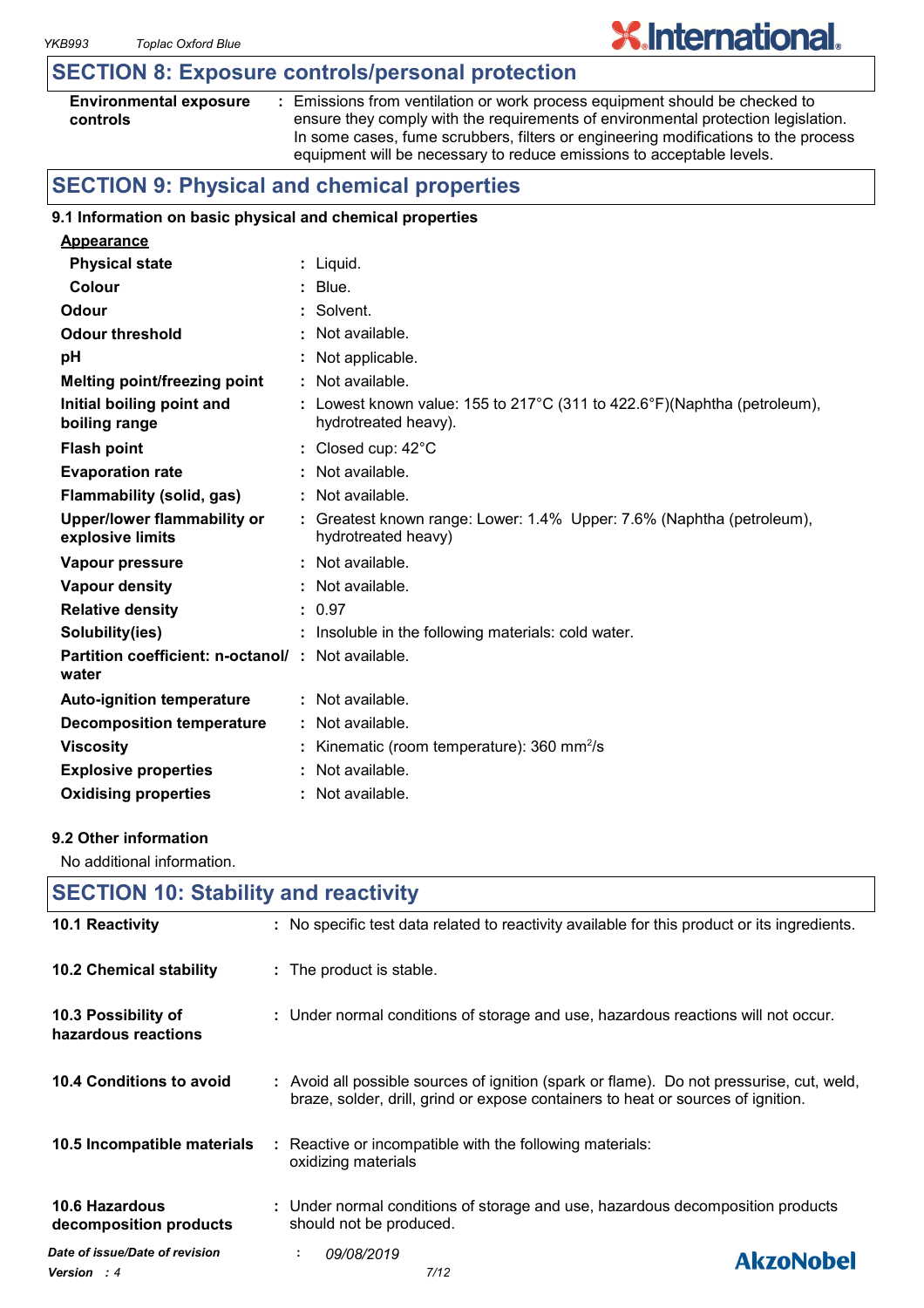

# **SECTION 10: Stability and reactivity**

| <b>Product/ingredient name</b>             | <b>Result</b> | <b>Species</b> | <b>Dose</b> | <b>Exposure</b> |
|--------------------------------------------|---------------|----------------|-------------|-----------------|
| Naphtha (petroleum),<br>hydrotreated heavy | ILD50 Oral    | Rat            | 6000 mg/kg  |                 |
| 2-butanone oxime                           | ILD50 Dermal  | Rat            | 1001 mg/kg  |                 |

# **Conclusion/Summary :** Not available.

# **Irritation/Corrosion**

| Product/ingredient name                            | <b>Result</b>          | <b>Species</b> | <b>Score</b> | <b>Exposure</b>    | <b>Observation</b> |
|----------------------------------------------------|------------------------|----------------|--------------|--------------------|--------------------|
| 2-butanone oxime                                   | Eyes - Severe irritant | Rabbit         |              | 100<br>microliters |                    |
| <b>Conclusion/Summary</b>                          | : Not available.       |                |              |                    |                    |
| <b>Sensitisation</b>                               |                        |                |              |                    |                    |
| <b>Conclusion/Summary</b>                          | $:$ Not available.     |                |              |                    |                    |
| <b>Mutagenicity</b>                                |                        |                |              |                    |                    |
| <b>Conclusion/Summary</b>                          | : Not available.       |                |              |                    |                    |
| Carcinogenicity                                    |                        |                |              |                    |                    |
| <b>Conclusion/Summary</b>                          | $:$ Not available.     |                |              |                    |                    |
| <b>Reproductive toxicity</b>                       |                        |                |              |                    |                    |
| <b>Conclusion/Summary</b>                          | $:$ Not available.     |                |              |                    |                    |
| <b>Teratogenicity</b>                              |                        |                |              |                    |                    |
| <b>Conclusion/Summary</b>                          | : Not available.       |                |              |                    |                    |
| Specific target organ toxicity (single exposure)   |                        |                |              |                    |                    |
| Not available.                                     |                        |                |              |                    |                    |
| Specific target organ toxicity (repeated exposure) |                        |                |              |                    |                    |

Not available.

### **Aspiration hazard**

| <b>Product/ingredient name</b>          | Result                                |
|-----------------------------------------|---------------------------------------|
| Naphtha (petroleum), hydrotreated heavy | <b>ASPIRATION HAZARD - Category 1</b> |

| Information on likely routes : Not available.<br>of exposure |                                                                                                                                            |                  |
|--------------------------------------------------------------|--------------------------------------------------------------------------------------------------------------------------------------------|------------------|
| <b>Potential acute health effects</b>                        |                                                                                                                                            |                  |
| Eye contact                                                  | : No known significant effects or critical hazards.                                                                                        |                  |
| <b>Inhalation</b>                                            | Exposure to decomposition products may cause a health hazard. Serious effects<br>may be delayed following exposure.                        |                  |
| <b>Skin contact</b>                                          | : Defatting to the skin. May cause skin dryness and irritation.                                                                            |                  |
| Ingestion                                                    | : No known significant effects or critical hazards.                                                                                        |                  |
|                                                              | Symptoms related to the physical, chemical and toxicological characteristics                                                               |                  |
| Eye contact                                                  | : No specific data.                                                                                                                        |                  |
| Inhalation                                                   | : Adverse symptoms may include the following:<br>headache<br>drowsiness/fatigue<br>dizziness/vertigo<br>muscle weakness<br>unconsciousness |                  |
| <b>Skin contact</b>                                          | : Adverse symptoms may include the following:<br>irritation<br>dryness<br>cracking                                                         |                  |
| Ingestion                                                    | : No specific data.                                                                                                                        |                  |
| Date of issue/Date of revision                               | 09/08/2019                                                                                                                                 | <b>AkzoNobel</b> |
| <b>Version</b> : 4                                           | 8/12                                                                                                                                       |                  |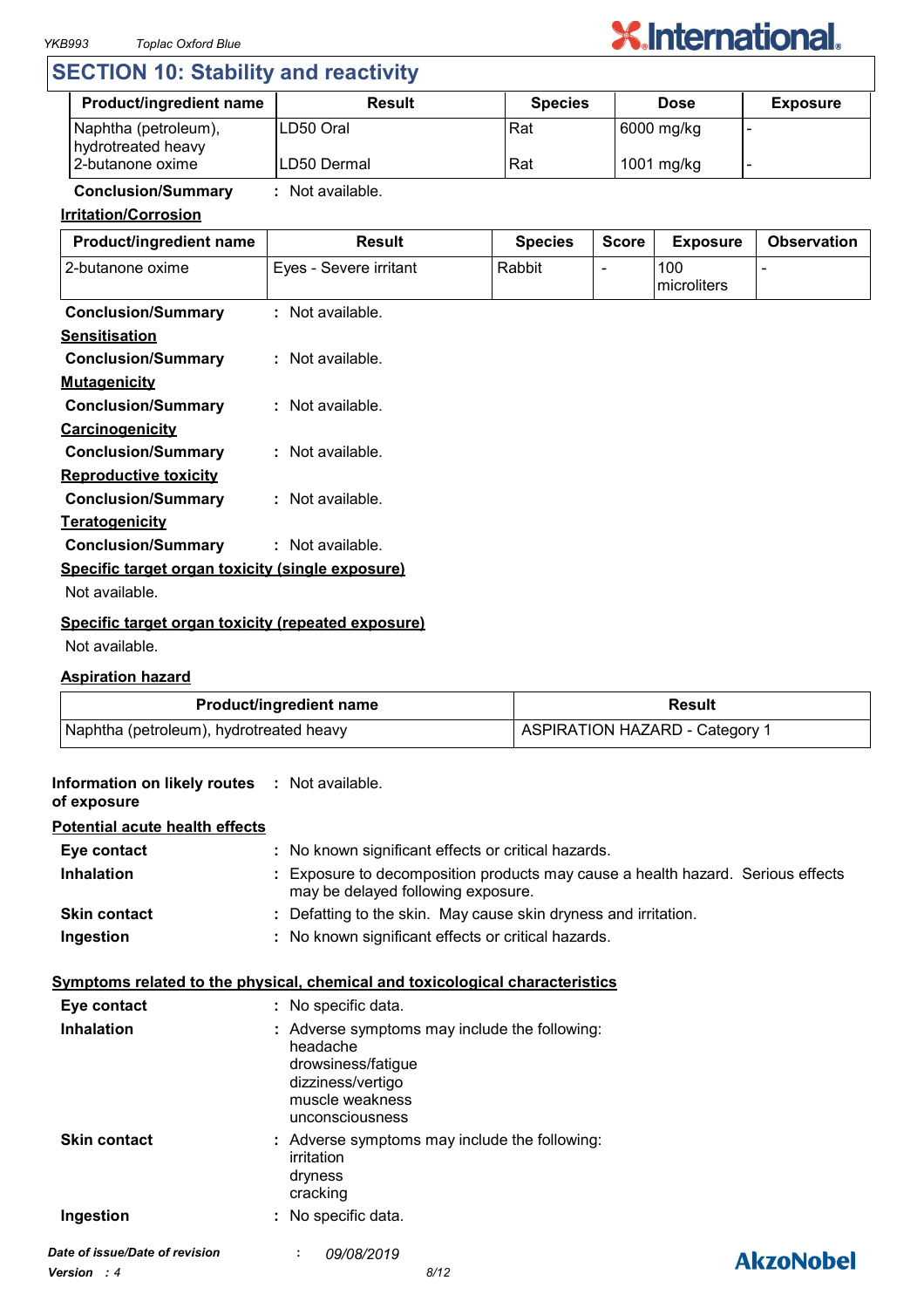# **X.International.**

# **SECTION 11: Toxicological information**

## **Delayed and immediate effects as well as chronic effects from short and long-term exposure**

| <b>Short term exposure</b>              |                                                                                                            |  |
|-----------------------------------------|------------------------------------------------------------------------------------------------------------|--|
| <b>Potential immediate</b><br>effects   | : Not available.                                                                                           |  |
| <b>Potential delayed effects</b>        | : Not available.                                                                                           |  |
| Long term exposure                      |                                                                                                            |  |
| <b>Potential immediate</b><br>effects   | : Not available.                                                                                           |  |
| <b>Potential delayed effects</b>        | : Not available.                                                                                           |  |
| <b>Potential chronic health effects</b> |                                                                                                            |  |
| Not available.                          |                                                                                                            |  |
| <b>Conclusion/Summary</b>               | : Not available.                                                                                           |  |
| General                                 | : Prolonged or repeated contact can defat the skin and lead to irritation, cracking and/<br>or dermatitis. |  |
| Carcinogenicity                         | : No known significant effects or critical hazards.                                                        |  |
| <b>Mutagenicity</b>                     | : No known significant effects or critical hazards.                                                        |  |
| <b>Teratogenicity</b>                   | : No known significant effects or critical hazards.                                                        |  |
| <b>Developmental effects</b>            | : No known significant effects or critical hazards.                                                        |  |
| <b>Fertility effects</b>                | : No known significant effects or critical hazards.                                                        |  |
|                                         |                                                                                                            |  |

#### **Other information :** : Not available.

# **SECTION 12: Ecological information**

#### **12.1 Toxicity**

| <b>Product/ingredient name</b> | Result                                          | <b>Species</b>             | <b>Exposure</b> |
|--------------------------------|-------------------------------------------------|----------------------------|-----------------|
| 12-butanone oxime              | Acute LC50 843000 to 914000 µg/l<br>Fresh water | Fish - Pimephales promelas | I96 hours       |

**Conclusion/Summary :** Not available.

## **12.2 Persistence and degradability**

**Conclusion/Summary :** Not available.

# **12.3 Bioaccumulative potential**

| <b>Product/ingredient name</b>             | ⊺LoɑP <sub>∾w</sub> | <b>BCF</b>   | <b>Potential</b> |
|--------------------------------------------|---------------------|--------------|------------------|
| Naphtha (petroleum),<br>hydrotreated heavy |                     | 10 to 2500   | high             |
| 2-butanone oxime                           | 0.63                | 15.011872336 | low              |

| 12.4 Mobility in soil |                  |
|-----------------------|------------------|
| Soil/water partition  | : Not available. |
| coefficient (Koc)     |                  |
| <b>Mobility</b>       | : Not available. |

- **PBT** : Not applicable.
- **vPvB :** Not applicable.

**12.6 Other adverse effects** : No known significant effects or critical hazards.

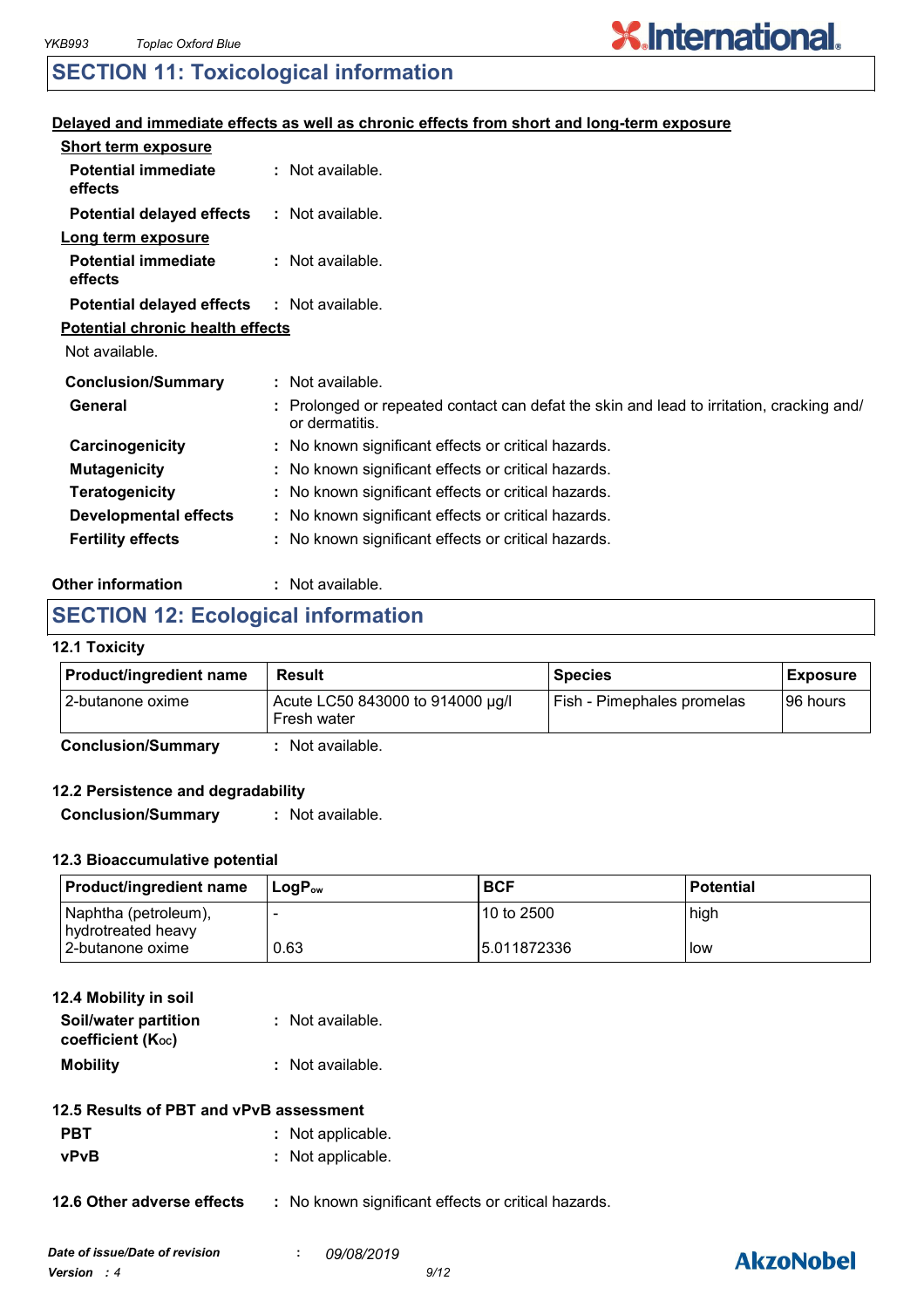# **SECTION 13: Disposal considerations**

The information in this section contains generic advice and guidance. The list of Identified Uses in Section 1 should be consulted for any available use-specific information provided in the Exposure Scenario(s).

# **13.1 Waste treatment methods**

| <b>Product</b>             |                                                                                                                                                                                                                                                                                                                                                                                                                                                                                                                                                     |
|----------------------------|-----------------------------------------------------------------------------------------------------------------------------------------------------------------------------------------------------------------------------------------------------------------------------------------------------------------------------------------------------------------------------------------------------------------------------------------------------------------------------------------------------------------------------------------------------|
| <b>Methods of disposal</b> | : The generation of waste should be avoided or minimised wherever possible.<br>Disposal of this product, solutions and any by-products should at all times comply<br>with the requirements of environmental protection and waste disposal legislation<br>and any regional local authority requirements.<br>Dispose of surplus and non-recyclable products via a licensed waste disposal<br>contractor. Waste should not be disposed of untreated to the sewer unless fully<br>compliant with the requirements of all authorities with jurisdiction. |
| <b>Hazardous waste</b>     | : The classification of the product may meet the criteria for a hazardous waste.                                                                                                                                                                                                                                                                                                                                                                                                                                                                    |

# **European waste catalogue (EWC)**

| Code number                | <b>Waste designation</b>                                                                                                                                                                                                                                                                                                                                                                                                                                                                                                                                      |  |  |
|----------------------------|---------------------------------------------------------------------------------------------------------------------------------------------------------------------------------------------------------------------------------------------------------------------------------------------------------------------------------------------------------------------------------------------------------------------------------------------------------------------------------------------------------------------------------------------------------------|--|--|
| EWC 08 01 11*              | waste paint and varnish containing organic solvents or other hazardous substances                                                                                                                                                                                                                                                                                                                                                                                                                                                                             |  |  |
| Packaging                  |                                                                                                                                                                                                                                                                                                                                                                                                                                                                                                                                                               |  |  |
| <b>Methods of disposal</b> | : Dispose of containers contaminated by the product in accordance with local or<br>national legal provisions. This material and its container must be disposed of as<br>hazardous waste. Dispose of via a licensed waste disposal contractor.                                                                                                                                                                                                                                                                                                                 |  |  |
| <b>Special precautions</b> | : This material and its container must be disposed of in a safe way. Care should be<br>taken when handling emptied containers that have not been cleaned or rinsed out.<br>Empty containers or liners may retain some product residues. Vapour from product<br>residues may create a highly flammable or explosive atmosphere inside the<br>container. Do not cut, weld or grind used containers unless they have been cleaned<br>thoroughly internally. Avoid dispersal of spilt material and runoff and contact with<br>soil, waterways, drains and sewers. |  |  |

# **SECTION 14: Transport information**

|                                         | <b>ADR/RID</b>                                               | <b>IMDG</b>                           | <b>IATA</b>        |
|-----------------------------------------|--------------------------------------------------------------|---------------------------------------|--------------------|
| 14.1 UN number                          | <b>UN1263</b>                                                | <b>UN1263</b>                         | <b>UN1263</b>      |
| 14.2 UN proper<br>shipping name         | <b>PAINT</b>                                                 | <b>PAINT</b>                          | PAINT              |
| 14.3 Transport<br>hazard class(es)      | $\mathbf{3}$                                                 | 3                                     | $\mathbf{3}$       |
| 14.4 Packing<br>group                   | $\mathbf{III}$                                               | $\begin{array}{c} \hline \end{array}$ | $\mathop{\rm III}$ |
| 14.5<br><b>Environmental</b><br>hazards | No.                                                          | No.                                   | No.                |
| <b>Additional</b><br>information        | <b>Special provisions</b><br>640 (E)<br>Tunnel code<br>(D/E) |                                       |                    |

**IMDG Code Segregation group :** Not applicable.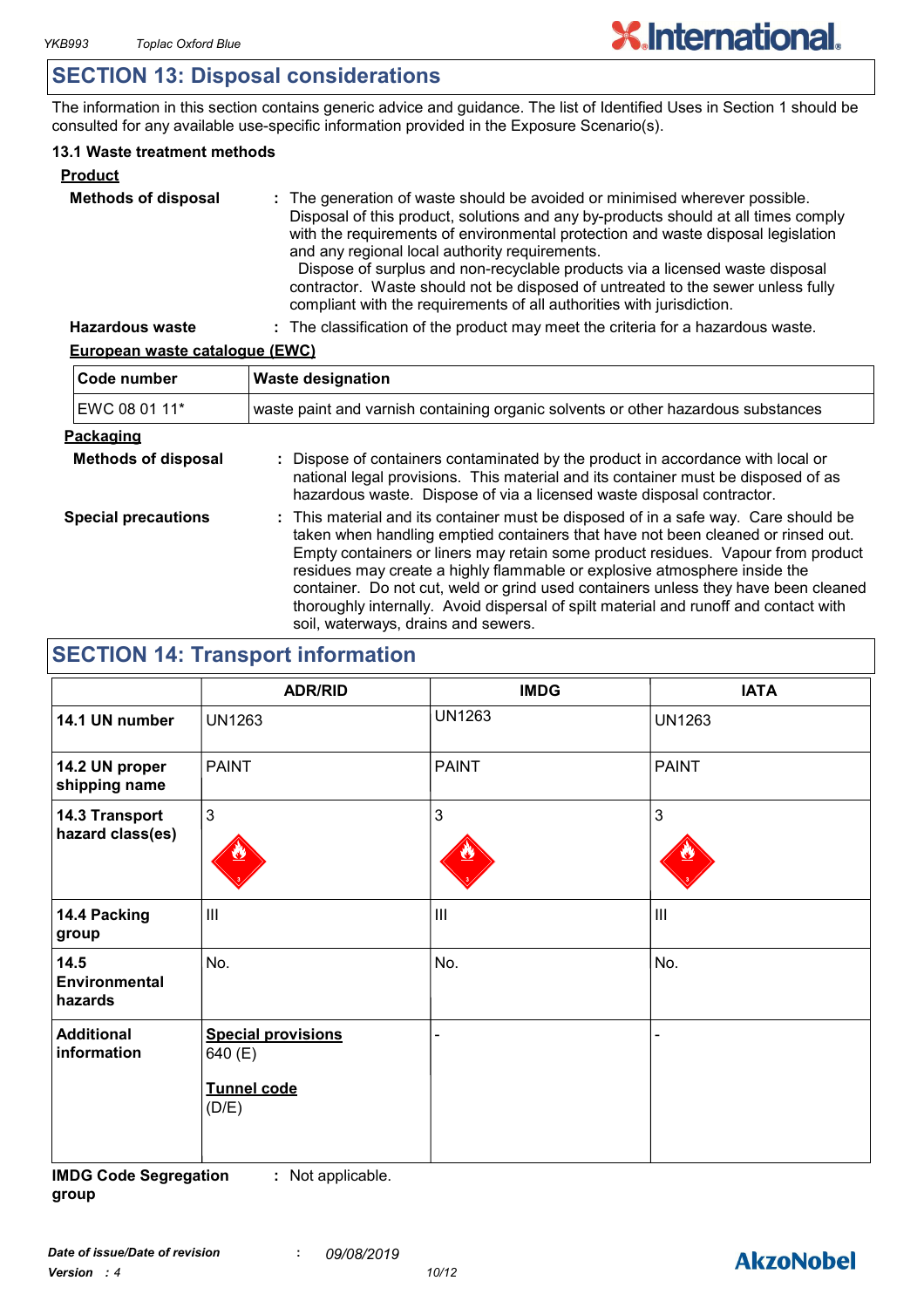# **X**.International.

# **SECTION 14: Transport information**

**14.6 Special precautions for : Transport within user's premises:** always transport in closed containers that are **user** upright and secure. Ensure that persons transporting the product know what to do in the event of an accident or spillage.

| 14.7 Transport in bulk         | : Not available. |
|--------------------------------|------------------|
| according to Annex II of       |                  |
| <b>Marpol and the IBC Code</b> |                  |

# **SECTION 15: Regulatory information**

#### **15.1 Safety, health and environmental regulations/legislation specific for the substance or mixture**

# **EU Regulation (EC) No. 1907/2006 (REACH)**

#### **Annex XIV - List of substances subject to authorisation**

**Annex XIV**

**Substances of very high concern**

None of the components are listed.

**Annex XVII - Restrictions : Not applicable. on the manufacture, placing on the market** 

**and use of certain** 

**dangerous substances, mixtures and articles**

#### **Other EU regulations**

**Europe inventory :** Not determined.

#### **Special packaging requirements**

**Containers to be fitted with child-resistant fastenings** Not applicable. **:**

**Tactile warning of danger : Not applicable.** 

| <b>Product/ingredient name</b> | <b>∣Carcinogenic</b><br><b>leffects</b> | Mutagenic effects | Developmental<br>effects | Fertility effects |
|--------------------------------|-----------------------------------------|-------------------|--------------------------|-------------------|
| 12-butanone oxime              | Carc. 2. H351                           |                   | -                        |                   |

### **Ozone depleting substances (1005/2009/EU)**

Not listed.

### **Prior Informed Consent (PIC) (649/2012/EU)**

Not listed.

### **National regulations**

- **References :** Conforms to Regulation (EC) No. 1907/2006 (REACH), Annex II and Regulation (EC) No. 1272/2008 (CLP)
- **15.2 Chemical safety :** No Chemical Safety Assessment has been carried out.

**assessment**

# **SECTION 16: Other information**

 $\nabla$  Indicates information that has changed from previously issued version.

| <b>Abbreviations and</b><br>acronyms          | $:$ ATE = Acute Toxicity Estimate<br>CLP = Classification, Labelling and Packaging Regulation [Regulation (EC) No.<br>1272/2008]<br><b>DMEL = Derived Minimal Effect Level</b><br>DNEL = Derived No Effect Level<br>EUH statement = CLP-specific Hazard statement<br>PBT = Persistent, Bioaccumulative and Toxic<br>PNEC = Predicted No Effect Concentration<br><b>RRN = REACH Registration Number</b> |                  |
|-----------------------------------------------|--------------------------------------------------------------------------------------------------------------------------------------------------------------------------------------------------------------------------------------------------------------------------------------------------------------------------------------------------------------------------------------------------------|------------------|
| Date of issue/Date of revision<br>Version : 4 | 09/08/2019<br>11/12                                                                                                                                                                                                                                                                                                                                                                                    | <b>AkzoNobel</b> |